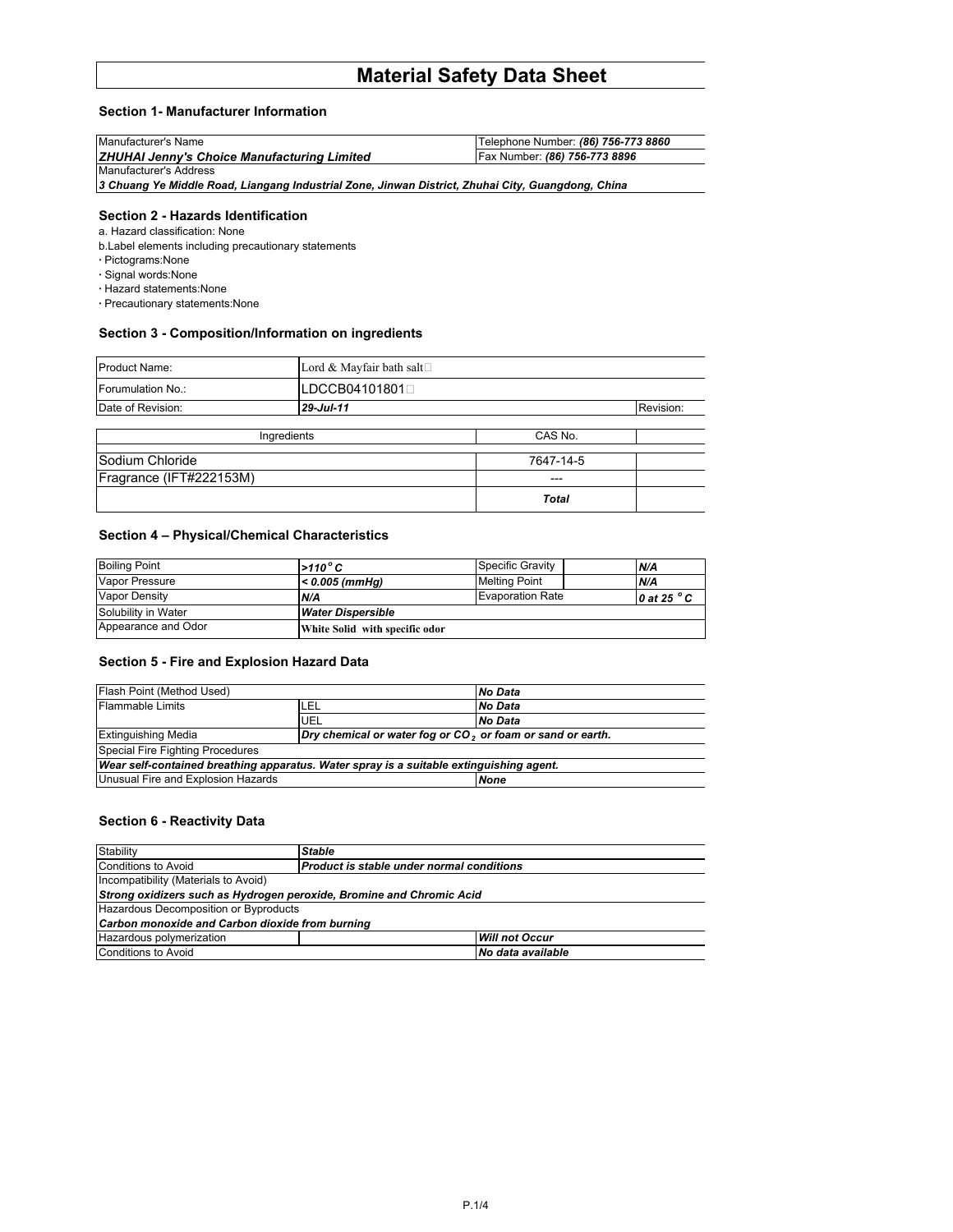# **Material Safety Data Sheet**

## **Section7 - First Aid Measures**

| Route(s) of Entry: |                                                                        |
|--------------------|------------------------------------------------------------------------|
| Eve                | Immediate Flush with plenty of water, Contact a Physician if necessary |
| Inhalation         | N/A                                                                    |
| <b>Skin</b>        | Wash with soap and water                                               |
| Ingestion          | Contact a Physician immediately                                        |

#### **Section 8 - Precautions for Safe Handling and Use**

| Steps to be Taken in Case Material is Released or Spilled                                     |
|-----------------------------------------------------------------------------------------------|
| Shut off leak and dike up large spills. Absorb with an inert material such as earth, sand or  |
| vermiculite. Sweep up and dispose of in accordance with federal, state and local regulations. |
| <b>Storage Conditions</b>                                                                     |
| Keep away form heat and flames. Do not store near strong oxidizing agents.                    |
| <b>Other Precautions</b>                                                                      |
|                                                                                               |
| <b>Section 9 - Storage</b>                                                                    |

Avoid contact with oxidizing agents. To maintain quality, Store at amblent temperature. Avoid elevated temperature. *Temperature 30*℃*.*

#### **Section 10 - Personal Protective Measures**

| Respiratory Protection (Specify Type)  | <b>Not Required</b>            |
|----------------------------------------|--------------------------------|
| Ventilation                            | <b>Not Required</b>            |
| <b>Protective Gloves</b>               | <b>Not Required</b>            |
| <b>Eye Protection</b>                  | <b>Chemical safety goggles</b> |
| Other Protection Clothing or Equipment | <b>Not Required</b>            |
| Work/Hygienic Practices                | N/A                            |

## **Section 11 - Toxicological Inforamtion**

No known applicable information

## **Section 12 - Ecological information**

No known applicable information

### **Section 13 - Disposal information**

Dispose of in accordance with applicable federal, state and local regulations.

# **Section 14 - Transportation**

Not a hazardous material according to IMDG

#### **Section 15 Regulatory Information**

- a. Industrial Safety and Health Law: Not available
- b. Toxic Chemical Control Law: Not available
- c. Dangerous Substance Safety Management Law: Not available

d. Wastes Management Law: Not available

## **Section 16- Other Inforamtion**

**Disclamer** 

*The information provided in this Material Safety Data Sheet is correct to the best of our knowledge. The information given is designed only as a reference for safe handling, use, processing, storage, transportation, disposal and release and is not to be considered a warranty or quality specification. The information relates only to the specific material designated and may not be valid for such material used in combination with any other materials or in any process.*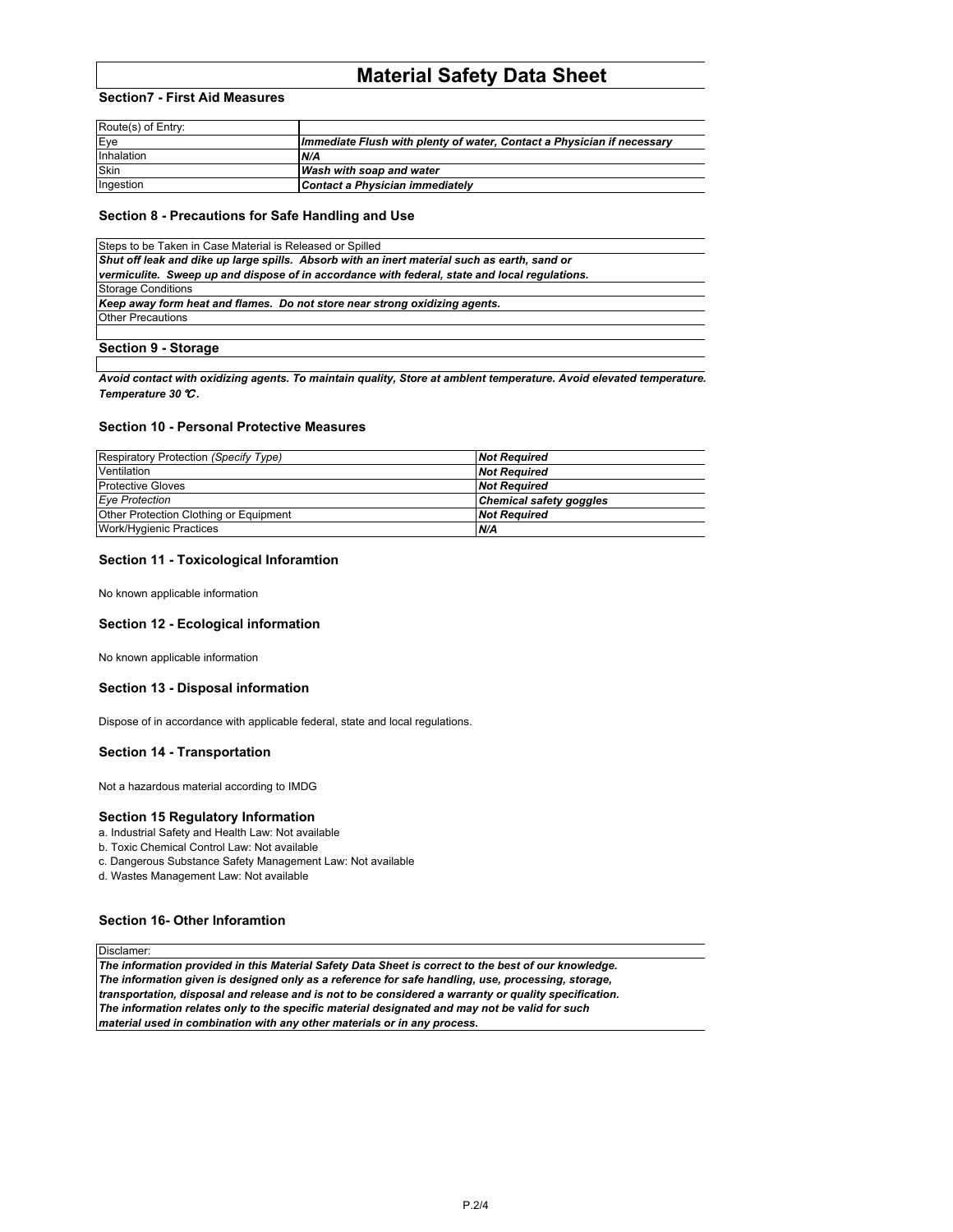| $\boldsymbol{0}$ |          |  |
|------------------|----------|--|
|                  |          |  |
|                  | %w/w     |  |
|                  | 99.90000 |  |
|                  | 0.10000  |  |
|                  |          |  |